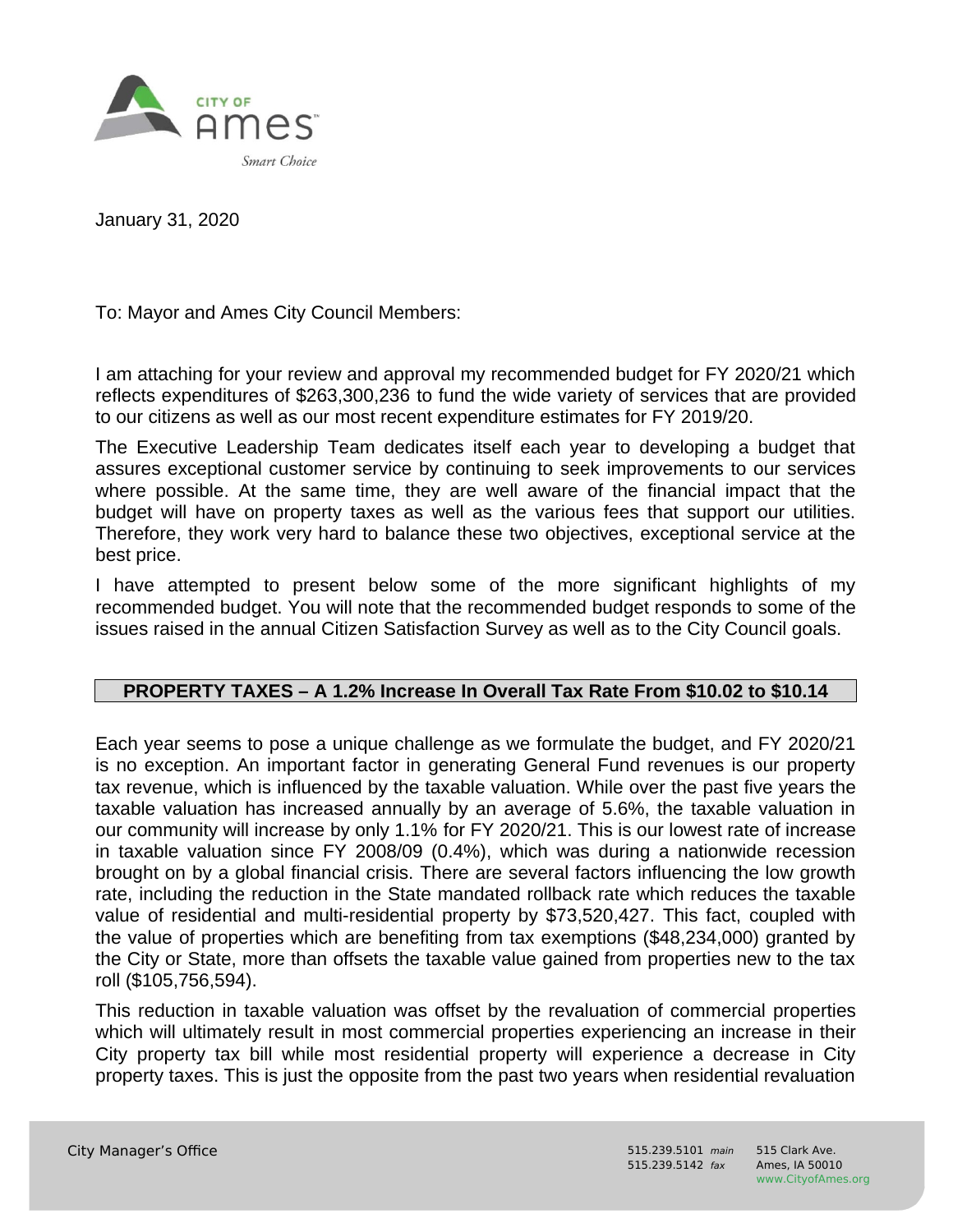and increases in residential rollback rates resulted in lower levy rates but increased City tax bills for residential property and decreased City tax bills for commercial property.

To meet this challenge, two important factors helped significantly. First, our department heads and their staffs who rely on General Fund monies presented budgets that increased by only 3.1%. Second the additional local option sales tax revenue (60% is earmarked to the General Fund) that is being collected for the first time on internet sales has allowed us to earmark more funds than in the past to be directed towards property tax relief.

The recommended budget reflects an increase in the overall property tax rate from \$10.02 per every \$1,000 of taxable valuation to \$10.14 per every \$1,000 of taxable valuation. This 1.2% tax rate increase is estimated to yield the 2.52%, or \$782,389, in additional property tax revenue needed to fund the FY 2020/21 budget.

In addition, the recommended budget reflects the Council's goal for a 25% ending balance in the General Fund, plus 95% of the State's "Backfill' revenue total. While the Iowa Department of Management has recommended that city budgets assume that the State Legislature will reduce their funding by 25%, we have chosen to increase property taxes to absorb 5% loss of the State Backfill revenue in FY 2020/21. Should the ultimate action by the State require us to absorb more, sufficient funds (\$924,549) will remain available in the fund balance to respond to this action.

### **PUBLIC SAFETY**

#### **Law Enforcement**

A new Police Officer position has been included in the budget in keeping with my strategy to increase our police force gradually over time as the city continues to grow. This position will be added to the Patrol Division in FY 2020/21 to address calls for service from the community.

A great deal of effort is being devoted to installing our own County-wide radio system, StoryComm, to improve coverage throughout the city, assure interoperability among all emergency responders in Story County as well as city departments, and stabilize the costs for radio purchases and radio tower fees. It is hoped that a temporary system can be in place in early 2020, with the permanent system in operation in early 2021.

Beginning in 2019, the Ames Community School District (ACSD) provided teacher aides to perform crossing guard duties at all but two of the needed locations. Since it has been very difficult to hire individuals who want to work the odd schedules required of a crossing guard, this new initiative on the part of the ACSD is greatly appreciated and will better assure the safety of their students.

In keeping with the City Council's goal to expand our sustainability efforts, we have placed six hybrid patrol vehicles into service. Since the majority of the fuel consumption for these police vehicles is related to the idling time required in the normal course of business, we are excited about the significant decrease in carbon emissions that is expected from the use of these hybrid vehicles.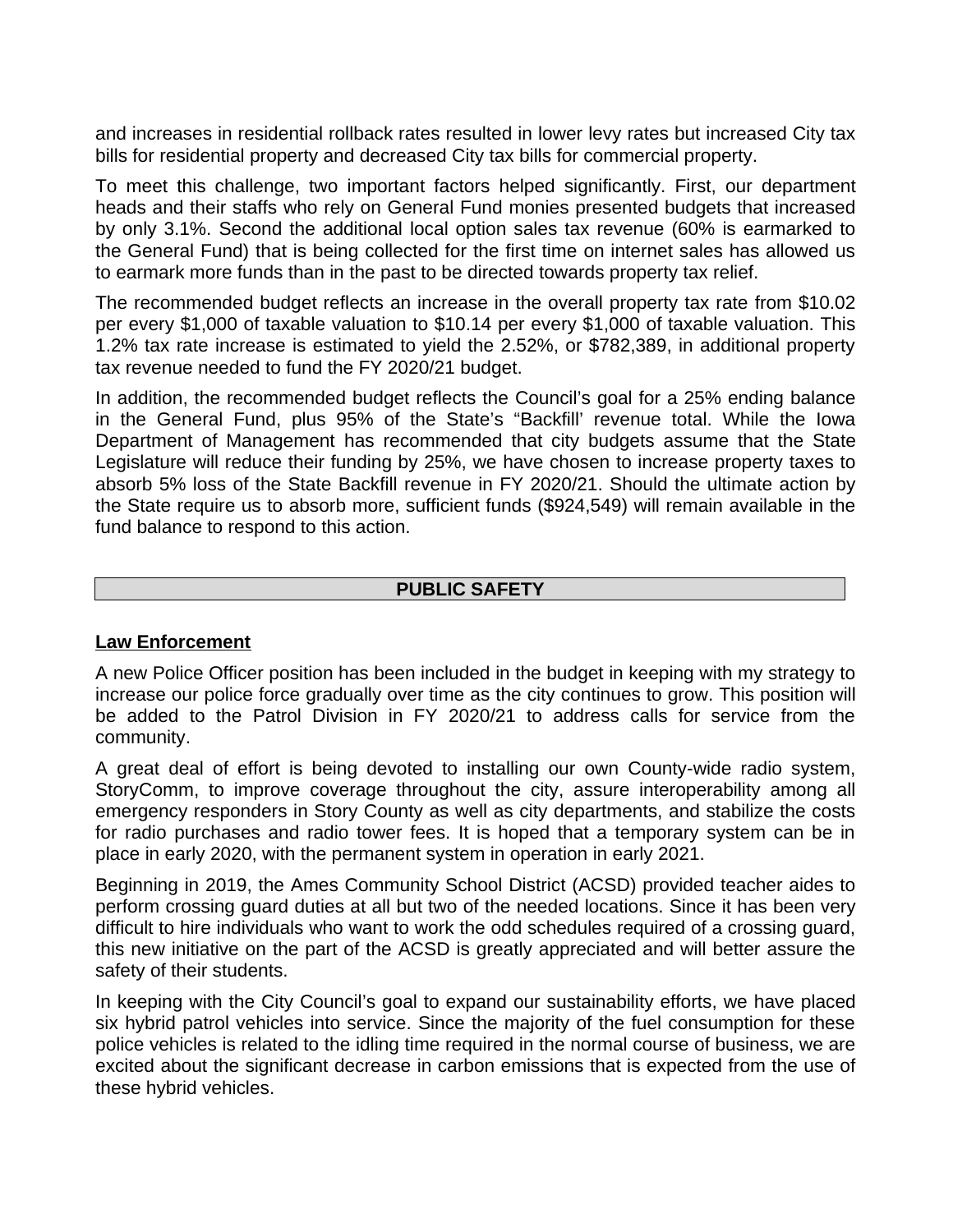The City Council's commitment to diversity and inclusion is important for all departments, but none more important than the Police Department. Towards this end, a multi-year training effort that included such programs as Implicit Bias, Fair and Impartial Policing, Cultural Diversity/Racial Profiling, and LGBTQIA+ Awareness will continue in the department.

The staff is currently evaluating new handheld parking ticket writing equipment administered through a third party system. This new type of partnership should provide more security for those who pay fines with a credit card and allow the City Council to adopt a policy that excuses first time offenders.

# **Animal Control**

An additional .45 FTE has been added to an existing Animal Control Officer position. The increase will allow for 30 hours per week of enhanced coverage in the field and shelter operations as well as improved oversight of the dog park, which was previously handled by the Parks and Recreation Department. Because of the knowledge and close proximity to the dog park, it is believed this switch will better ensure public and animal safety at the park.

Our current Animal Control Shelter is in need of significant improvements to adequately house the growing number of animals brought to the facility, meet the state/national standards, provide an appropriate environment for our professional staff, and welcome visitors to the shelter. Because of these factors, we are currently reviewing concepts to renovate the existing building or construct a new building. Once the cost estimates are completed and concepts finalized, the City Council will need to decide how this facility fits into plans for future bond issues.

In keeping with our commitment to continuous improvement, pet adoption applications are now available online at the Shelter website.

# **Fire Safety**

Included in the FY 2020/21 budget is an additional Firefighter position. It is my intent to add firefighters gradually over the coming years in anticipation of staffing a fourth fire station, rather than incurring a significant budget impact in one year to staff this additional station. In the interim, this position will be assigned as needed to fill short-term firefighter vacancies (caused by injuries, retirements, resignations, etc.) across all three shifts.

We currently are in discussions with representatives from Mary Greeley Medical Center (MGMC) to improve upon our partnership where we provide assistance to their emergency medical response service. In anticipation of MGMC approving an updated contract with the City to pay for training, incentive pay, drug/materials, and defibrillators; we hope to upgrade from First Responder to a Provisional Emergency Medical Technician status beginning in FY 2020/21. This upgrade will allow firefighters on scene to perform more advanced emergency medical services before the arrival of a MGMC ambulance.

Other highlights include the progress being made on the construction of our own fire training facility through the very cost-effective use of shipping containers rather than building a very expensive structure. In response to a City Council initiative, funds have been included in FY 2019/20 to prepare a conceptual plan for the relocation of Fire Station #2. Finally, to better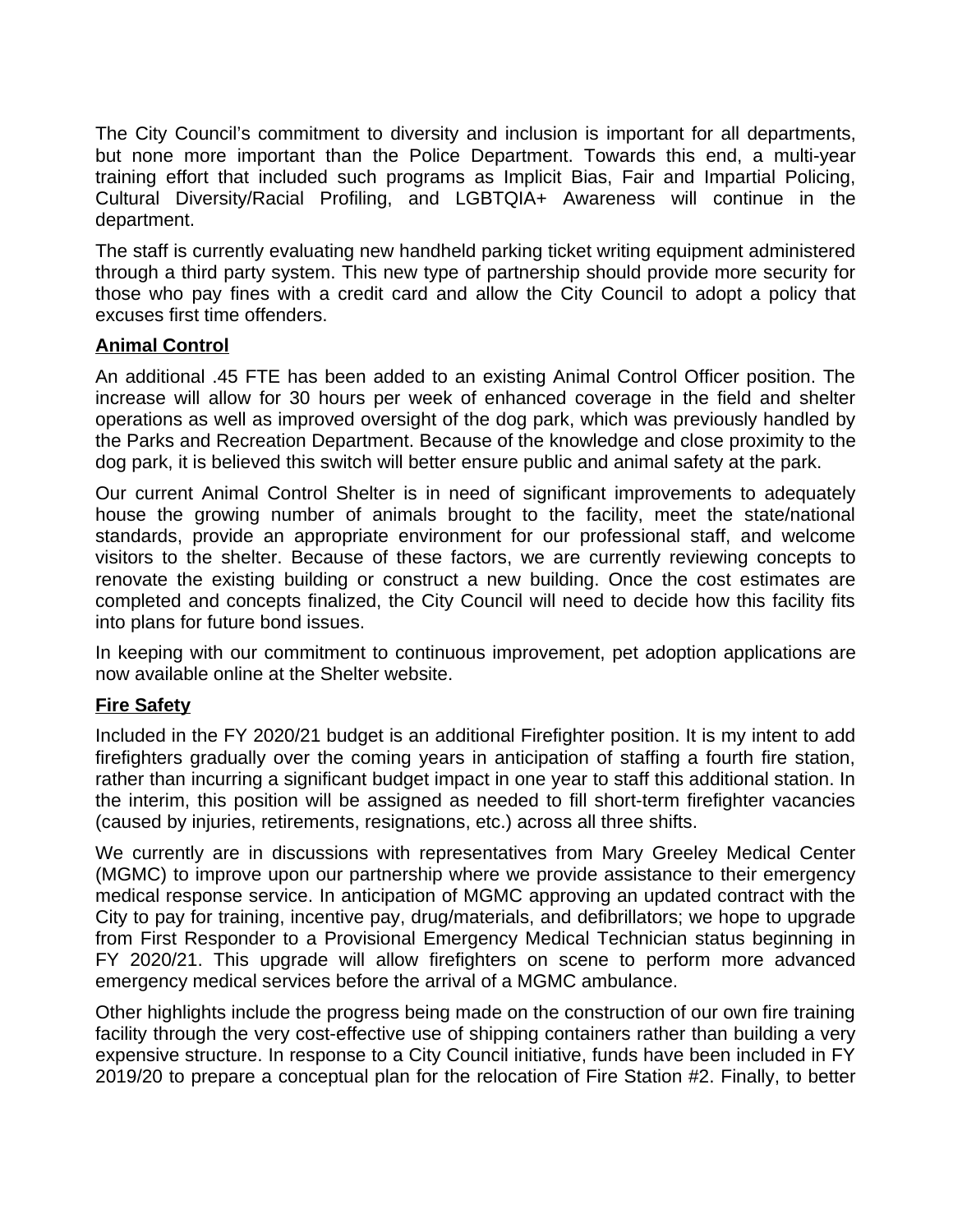prepare us to respond to disasters, we are initiating planning for the first county-wide, full scale, all hazard exercise.

# **Building Safety** – **No Increase in Building Permit Fees or Rental Housing Fees**

The Inspection staff is continuing their emphasis on outreach to the general public and to the building/trades professionals who routinely interact with the division. It is their goal to be viewed by customers as a resource that assists in completing a project rather than being seen as an enforcement agency that is only attempting to identify violations.

To accomplish this commitment, the Inspection staff attends the Ames Home Builder's Association, Ames Property Manager's Network, Central Iowa Board of Realtors, and League of Women Voters meetings to learn more about our customers' needs and share how we can partner with them to ensure a safe and successful project.

In response to the City Council's goal of strengthening our neighborhoods, a new initiative, the Neighborhood Blitz, was recently launched where Inspections staff teams up with employees from the Police Department, Planning & Housing Department, and ISU's Department of Student Conduct to inform residents in the near campus neighborhoods on how they can become good neighbors.

It should be emphasized that the FY 2020/21 budget does not call for any increases in building permit or rental housing fees.

# **ELECTRIC UTILITY – NO RATE INCREASE**

Our current long-range financial forecast indicates that we will not need a rate increase for the next five years to cover our annual operating expenses and project costs contained in our Capital Improvement Plan (CIP). This trend is made possible once again, because the operating expenditures included in the FY 2020/21 budget represent a very nominal increase, only 1.2% over the previous adopted budget.

Previously, the Demand Side Management program was shifted from the CIP to the Electric Services operating budget. A focus this year will be on revamping this important program to improve the amount of benefit that is received from the \$1,000,000 investment in incentives. Changes to be explored include eliminating eligibility for residential light bulbs and raising the efficiencies needed for air condition rebates, as well as looking to add electric vehicle charging equipment, heat pumps, water heaters, and solar hot water heaters to the program.

In keeping with the City Council's goal to expand our sustainability efforts, we intend to apply for grant funding for four additional electric vehicle charging stations. In addition, we intend to pursue a pilot partnership with a developer to create a "neighborhood" ground source heat pump system to serve all of the homes in a subdivision.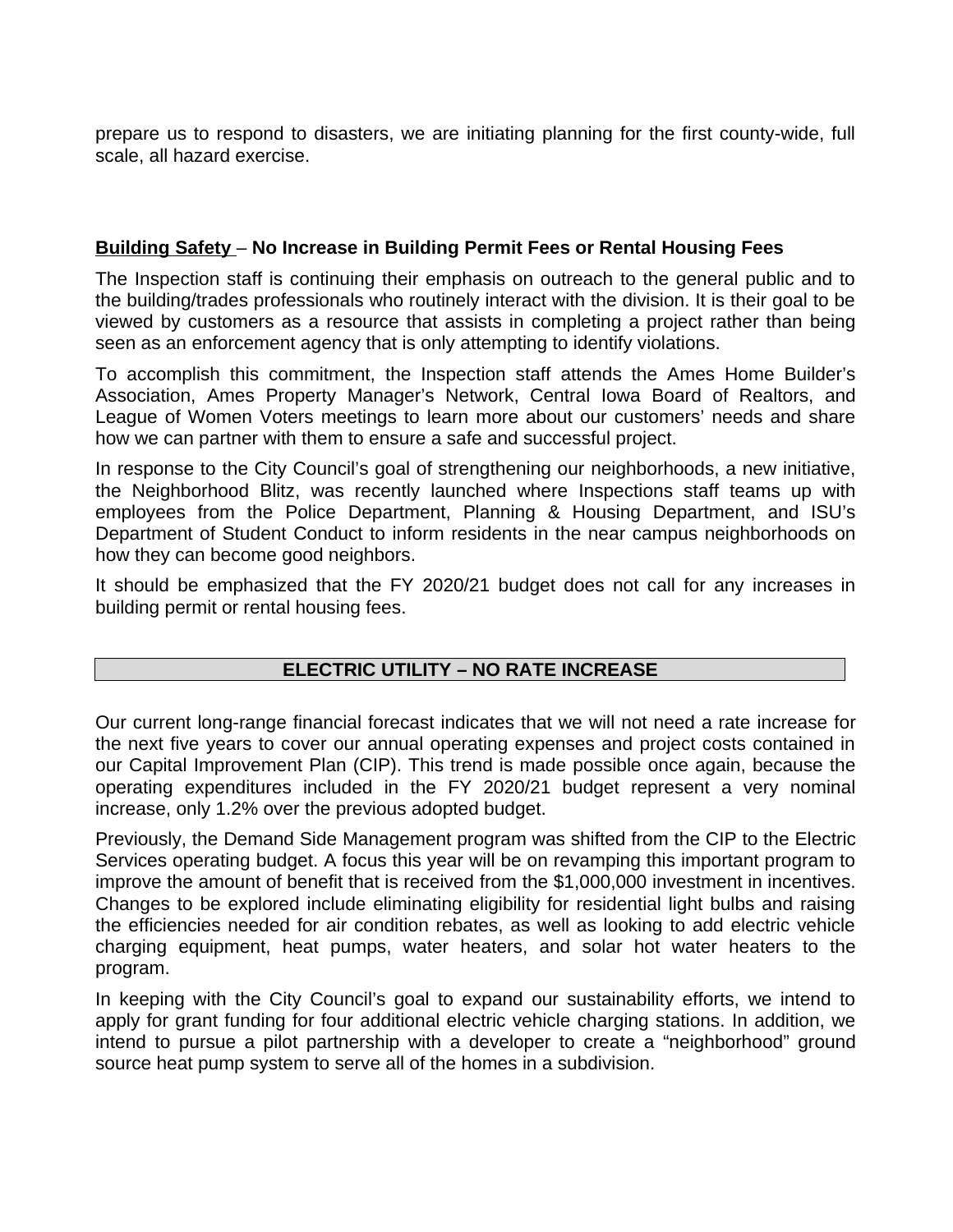At the conclusion of FY 2020/21 we hope to have:

- Two full-functioning, modernized RDF burning base load power generation units in operation
- A forward looking Demand Side Management program in place
- A Community Solar Project in operation
- A Waste to Energy Options Study completed.

# **WATER UTILITY – 2% RATE INCREASE**

The FY 2020/21 budget reflects a 2% increase in rates for the customers in this utility. While efforts have been made to hold down expenditures in the Water Utility, the fund has been negatively impacted by a number of very wet years which resulted in less revenue from customer usage than anticipated; and to a lesser degree by the estimated price tag for a large water supply expansion project (the North River Valley Well Field project) exceeding the initial expectations on which previous rate models were based. In an attempt to make up for this lost revenue, finance the needed capital improvements in the utility, and attain our desired ending balance in this enterprise fund; we are anticipating the need for rate increases in each of the next five years. It is important to note that our current rates are at the bottom 33% of the median water bills for the largest municipal water utilities in the state and are projected to remain well below the statewide median over the next 10 years.

With the conclusion of the warranty period for the new Water Treatment Plant, the focus of this project will now shift to finalizing the as built drawings and closing out the State Revolving Fund loan process.

A "Risk and Resilience Assessment" is scheduled to be completed in FY 2020/21. The assessment will help us prepare for malicious acts, cyberattacks, and natural disasters against the Water Utility.

We are proud to announce that the new treatment plant received a Leadership in Energy and Environmental Design (LEED) certification.

A new position has been added in the budget that will be shared by the Water Distribution System Maintenance and Sanitary Sewer System Maintenance activities. This new employee will help improve our response to water main breaks, sanitary sewer repairs, and snow and ice control efforts.

# **SANITARY SEWER UTILITY – 5% INCREASE IN RATES**

A 5% rate increase has been incorporated into the FY 2020/21 budget, with a projected need for additional increases every other year for the next five years. Increases in the first four years are essentially to keep pace with inflation. Larger increases are expected in the following years as Phase 1 of the Nutrient Reduction project begins. Currently, our sewer rates are within the bottom 25% of the median bill for the largest municipal sewer utilities in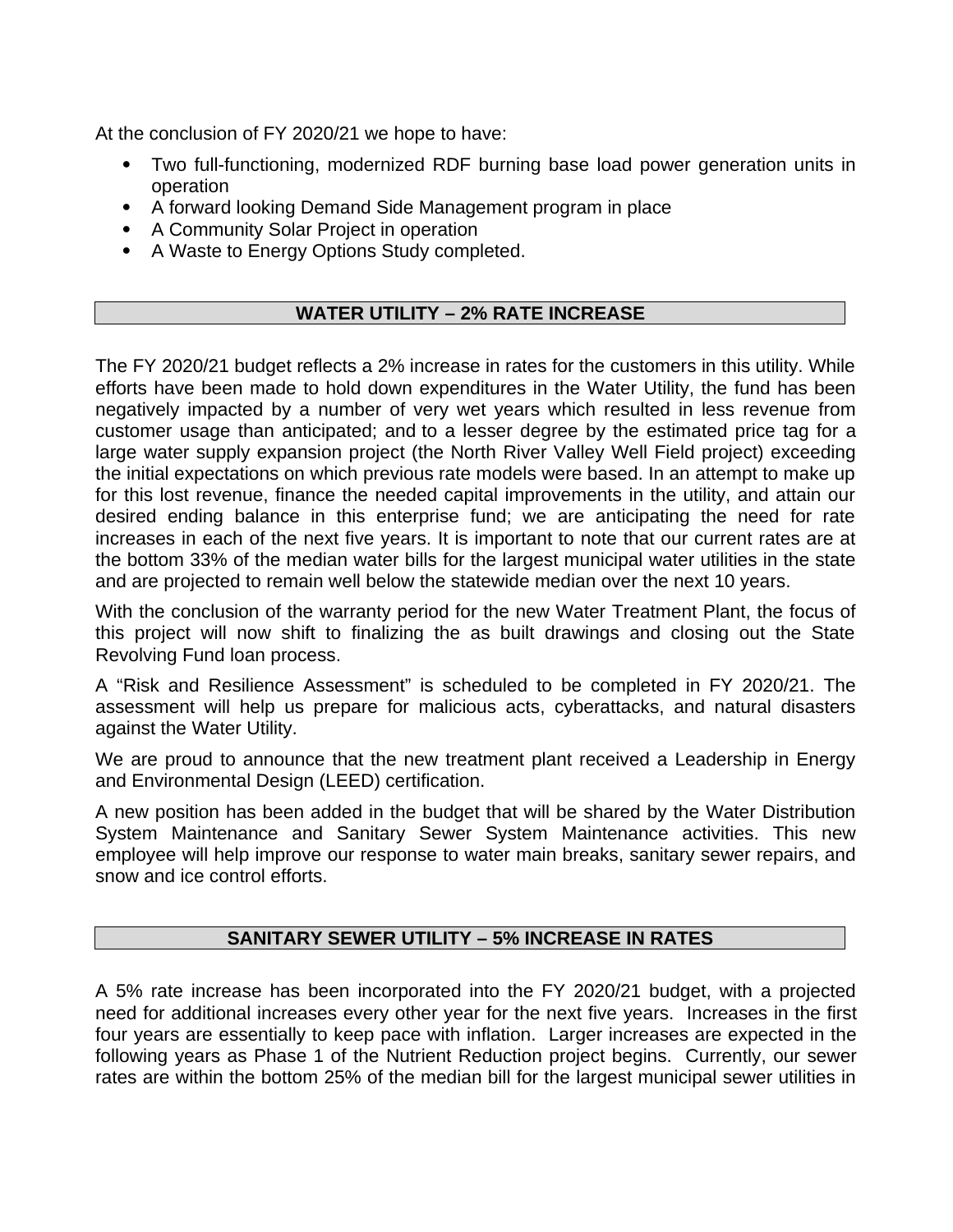the state. Just as for drinking water, the sewer rates are also projected to remain well under the statewide median throughout our ten-year projection.

Another accomplishment that we should be proud of is the fact that the Ames Water Pollution Control facility has surpassed the 30 year mark with perfect compliance with our NPDES permit, making us the second longest compliance record in the nation.

The Laboratory Division is continuing a partnership with the Squaw Creek Watershed Management Authority by providing free analysis which can be counted as the local match for grants for which the Authority might apply.

### **STORM SEWER UTILITY – NO INCREASE IN FEE**

Our current long-range financial analysis indicates that no increase in our current monthly Storm Water Utility fee of \$4.95 per Equivalent Residential Unit (ERU) will be needed until FY 2022/23.

You will remember that a major concern expressed by our residents in the Annual Citizen Satisfaction Survey deals with overland flooding from storm water runoff and sanitary sewer backups. The FY 2020/21 budget has been increased to respond to this feedback. A second, larger Jet Vac Truck has been purchased which will allow us to provide a higher level of service for storm sewer cleaning to prevent backups and more timely responses once backups have occurred. This new vehicle will be shared with the Sanitary Sewer System Maintenance activity to assure improved service related to sanitary sewer backups as well.

In addition, two new temporary positions will be added; one devoted to maintaining the rain gardens/bio-swales on City property to assure their effectiveness in controlling storm water and one to promote adoption of Smart Watershed techniques by private property owners. An existing intern will continue to assist with the storm water erosion and sediment control inspections.

Funds have been included to work with Prairie Rivers of Iowa to complete a water quality monitoring plan, soil health analysis, education plan, and water quality project implementation plan.

### **RESOURCE RECOVERY UTILITY NO INCREASE IN THE PER CAPITA SUBSIDY NO INCREASE IN THE TIPPING FEE**

The FY 2020/21 budget maintains the same Per Capita subsidy of \$10.50 for every entity in Story County that contracts with the City for solid waste disposal as well as the same tipping fee of \$58.75 per ton for customers who deliver their waste directly to our facility. It is currently projected that these fees will not have to be increased until FY 2022/23.

The City's portion of the property tax subsidy for this utility is planned to be \$522,533 or 63% of the total subsidy needed to fund the Resource Recovery system in FY 2020/21. You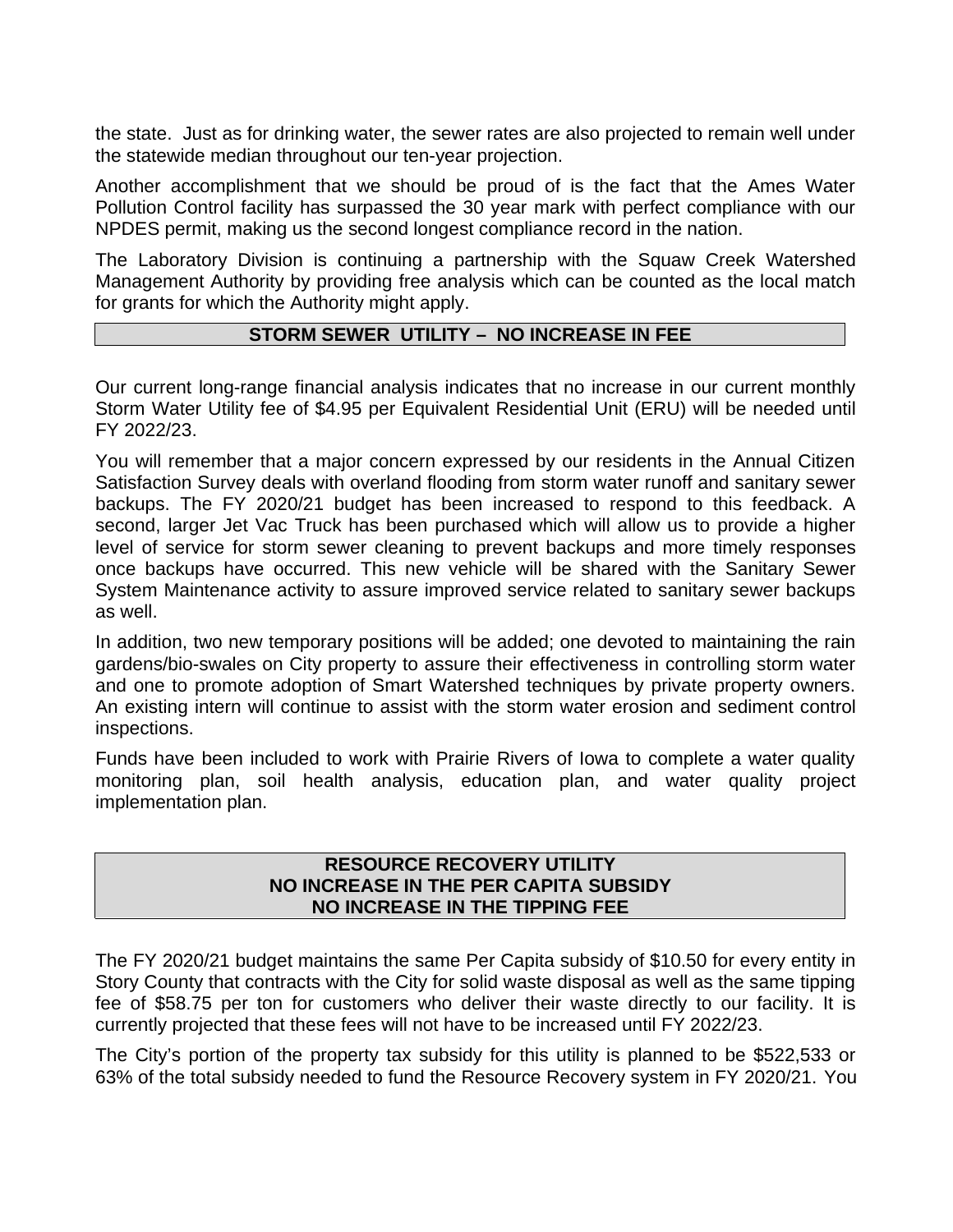will note that the overall budget for the Resource Recovery is less than the previous year. With the conclusion of the boiler tube repairs on Power Plant Unit #7, we are expecting less downtime resulting in more burning of solid waste material and a corresponding decrease in the cost to transport rejects to the Boone Landfill.

Since the mid-1970s, the City has been burning refuse derived fuel (RDF) in our Power Plant Units #7 and #8 as an alternate fuel source to produce electricity and to reduce the amount of Story County waste that is buried in a landfill. While this strategy has benefitted the environment, it sometimes requires us to produce electricity internally by burning RDF in our boilers rather than taking advantage of the market and purchasing electricity at a lower cost than we can produce. Over the coming year, staff will partner with a consulting firm to explore options for burning our RDF either in our existing Power Plant boilers as we currently do, or in a new separate boiler at a different location.

### **TRANSPORTATION**

### **Street System/Traffic**

Another area of improvement that our citizens requested in our Annual Satisfaction Survey deals with street maintenance. In response to this request, funds have been included in the FY 2020/21 budget to upgrade seven of our dump trucks in the Street System Maintenance activity. These units will be outfitted with new wing plow mounts, underbody plows, laser guided systems, and swap loading capabilities. These upgrades will result in faster snow and ice control response times and improved efficiency in street maintenance activities.

While a new skid steer is being purchased, we will retain the old equipment to double our capabilities to improve snow removal service in residential areas because of the maneuverability of these vehicles.

In addition, to take advantage of the recent purchase on a new pavement marking truck to improve driver safety, we have increased our contract costs in both FY 2019/20 and FY 2020/21 for water blasting services to remove paint markings from our streets.

#### **CyRide**

CyRide poses our latest challenge. The three major entities that financially support our public transportation system are the City of Ames, ISU Administration, and the ISU student body. When the students' request to switch to a fare free system was approved, it was done with the understanding that their financial obligation would be paid from their student fees. As the enrollment skyrocketed over the recent years, the fees did not have to increase to cover their share of the system. In fact, extra funds were deposited in a trust account to accommodate future obligations. A problem presented itself as the trust account balance was drawn down to support additional services as student enrollment began to decrease. Ridership has decreased along with the corresponding revenue.

In response to this challenge, the staff has worked very hard to control expenditures in the transit operations by requesting a 1.1% decrease from the previous year's appropriated level. However, with an aging fleet, we have opted at this point not to reduce our capital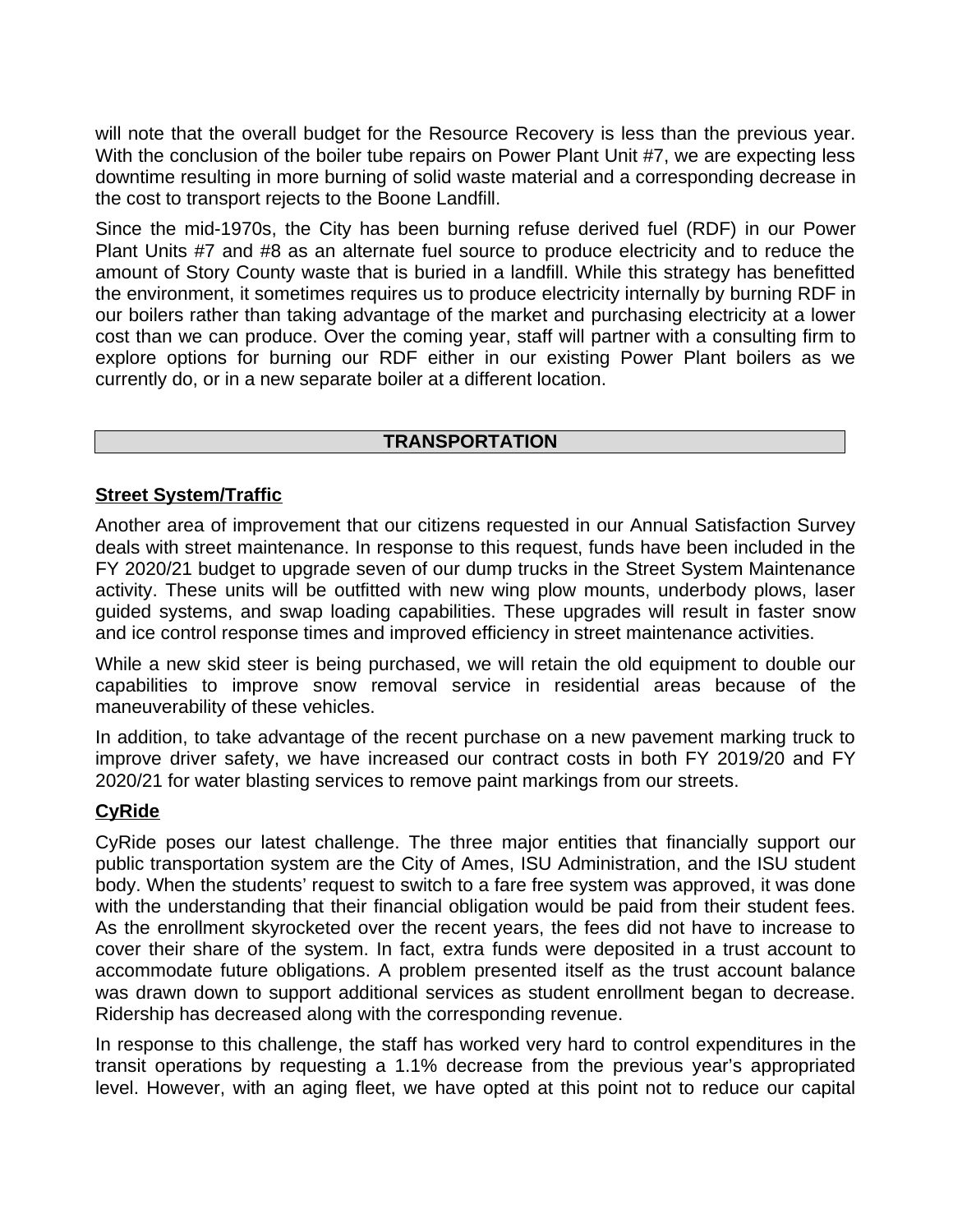spending for new buses for the system. Therefore, this budget will necessitate a 2.2% increase in property tax revenue, for a total of \$2,037,720, to support CyRide in FY 2020/21.

During the coming year, the Transit Board will be working with staff to right size the system to reconcile the most recent ISU enrollment estimates for the coming years with the semester fees approved by the student government.

# **COMMUNITY ENRICHMENT**

# **Parks & Recreation**

This past year we experienced an inordinate amount of turnover with our Recreation Manager positions causing extended vacancies that left us shorthanded. We found that requiring these positions to be on call seven days a week throughout the year was causing burnout and an inability for these employees to maintain a work/life balance. Therefore, the major highlight in FY 2020/21 budget is the personnel changes we are making to help rectify this turnover situation. First, a new Recreation Coordinator position has been added to oversee weekend and night recreation programs. In addition, this entry level position will serve as a promotional opportunity for succession planning. Second, two shift leader positions will be created in Aquatics to supervise temporary staff in the concessions and pool deck areas at the Furman Aquatics Center. Third, a new .75 FTE Shift Leader will be added to the Ames/ISU Ice Arena to assist the facility manager with supervisory responsibilities. Fourth, the allocation of time for an existing Recreation Manager will be modified to reflect that 70% of his time being assigned to various recreation programs and 30% of their time to Homewood Golf Course.

#### **Library Services**

The most recent user data indicates that the popularity of electronic and audio books continues to increase. This trend is exemplified in Adult Services where there has been a noticeable shift from physical materials to electronic materials. In order to continue to upgrade the quality of our over collection, the FY 2020/21 budget provides for an 8.8% increase in the amount available to acquire additional books and materials for the Library.

A new initiative introduced by our new Director is a comprehensive process to update the Library's Strategic Plan which will identify future programing for the Library. An extensive public outreach campaign has been initiated to collect citizen input.

\*\*\*\*\*\*\*\*\*\*\*\*\*\*\*\*\*\*\*\*\*\*\*\*\*\*\*\*\*\*\*\*\*\*\*\*\*\*\*\*\*\*\*\*\*\*\*\*\*\*\*\*\*\*\*\*\*\*\*\*\*\*\*\*\*\*\*\*\*\*\*\*\*\*\*\*\*\*\*\*\*\*\*\*\*\*\*\*\*\*\*\*\*\*\*\*\*\*\*\*\*\*\*

Special thanks are due to the following team members who have helped compile this important budget document: Duane Pitcher, Finance Director; Nancy Masteller, Budget